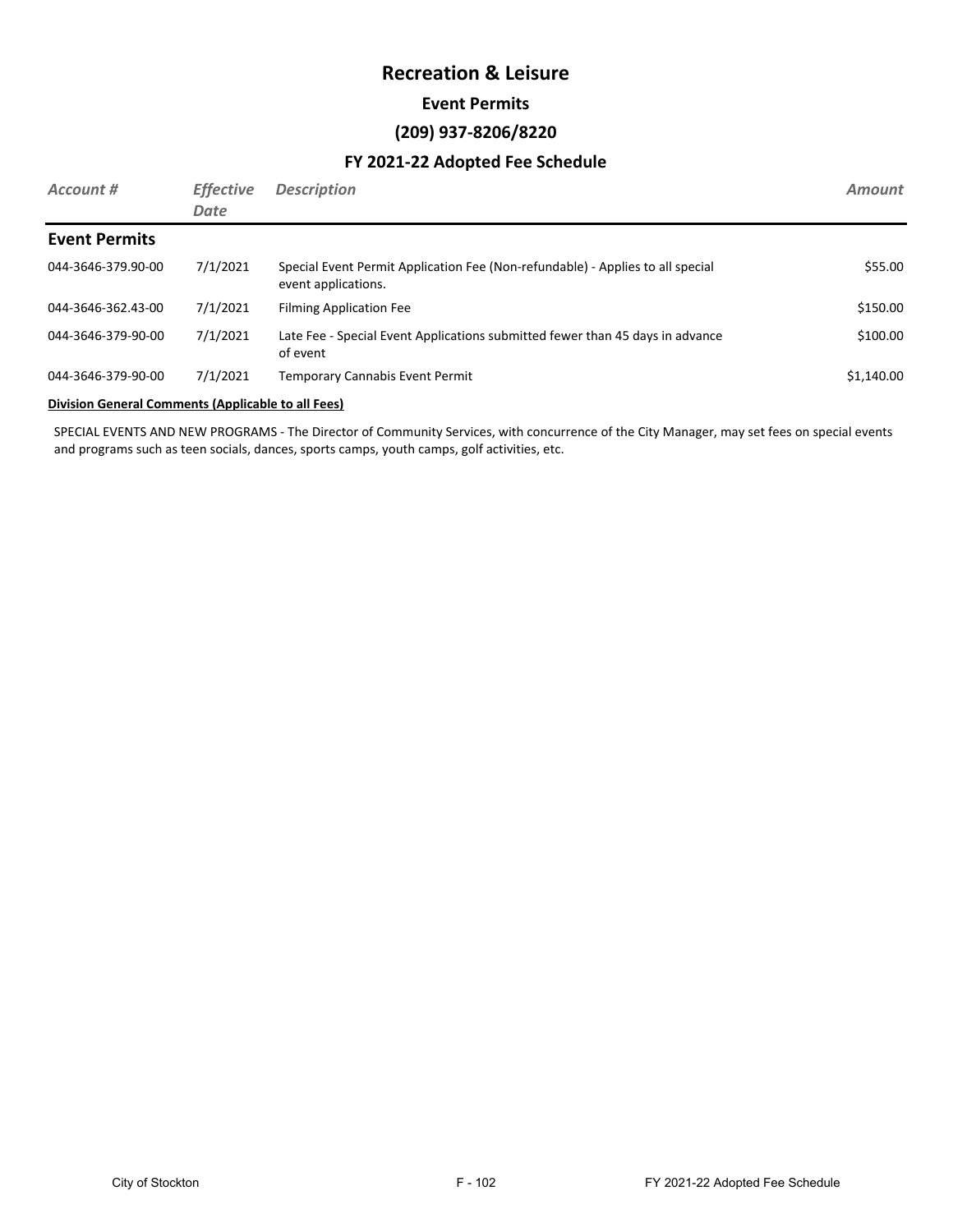#### **Activities**

## **(209) 937-8206/8220**

| <b>Account #</b>         | <b>Effective</b><br>Date | <b>Description</b>                                                                                                                                                                                  | <b>Amount</b>            |
|--------------------------|--------------------------|-----------------------------------------------------------------------------------------------------------------------------------------------------------------------------------------------------|--------------------------|
| <b>Community Centers</b> |                          |                                                                                                                                                                                                     |                          |
| 044-36xx-347.61-00       | 7/1/2021                 | Gymnasium/Fitness Room - Drop-in/Open Use, Calendar Month Rate, Age 18<br>& Over                                                                                                                    | \$10.25                  |
| 044-36xx-347.61-00       | 7/1/2021                 | Rental - Gymnasium - Basketball use, per hour, no floor covering                                                                                                                                    | \$40.50                  |
| 044-36xx-347.61.00       | 7/1/2021                 | Rental - Gymnasium - per hour, floor covering required                                                                                                                                              | \$89.25                  |
| 044-36xx-347.61-xx       | 7/1/2021                 | Rental - Activity Room, Multi-purpose Room, Social Hall, or Kitchen, per hour                                                                                                                       | \$33.50                  |
| No Charge                | 7/1/2021                 | Rental - Activity Room, Multi-purpose Room, Social Hall, or Kitchen - Non-<br>profit or community groups                                                                                            | No Charge                |
| 044-36xx-347.61-00       | 7/1/2021                 | Rental - Jumpers                                                                                                                                                                                    | \$90.25                  |
| 044-36xx-347.61.00       | 7/1/2021                 | Rental - Additional staffing needed for rentals outside of posted business<br>hours, per staff, per hour; business hours vary by location and are determined<br>by the Community Service Department | \$20.25                  |
| 044-36xx-347.61-00       | 7/1/2021                 | Cancellation Processing Fee - if facility reservation cancelled 30 or fewer days<br>before reservation                                                                                              | \$50.00                  |
| 044-36xx-347.61-00       | 7/1/2021                 | Senior Membership (50+ years) - Fiscal year, July 1 - June 30                                                                                                                                       | \$25.00                  |
| <b>Pixie Woods</b>       |                          |                                                                                                                                                                                                     |                          |
| No Charge                | 7/1/2021                 | ADMISSION, General - Under 2 years of age                                                                                                                                                           | No Charge                |
| 044-3623-347.35-03       | 7/1/2021                 | ADMISSION, General - 2 years of age and over.                                                                                                                                                       | \$5.00                   |
| 044-3623-347.35-03       | 7/1/2021                 | ADMISSION, Season Pass - Entrance for 2 parent/guardians and 4 children of<br>the same household. Offers 50% discount on rides or ride packages<br>(purchased separately).                          | \$70.00                  |
| 044-3623-347.35-03       | 7/1/2021                 | ADMISSION, Season Pass - After August 1st. Entrance for 2 parent/guardians<br>and 4 children of the same household. Offers 50% discount on rides or ride<br>packages (purchased separately).        | \$44.00                  |
| 044-3623-347.35-03       | 7/1/2021                 | ADMISSION - School Field Trip, per person. Includes 3-ride tickets.                                                                                                                                 | \$6.00                   |
| 044-3623-347.35-03       | 7/1/2021                 | ADMISSION - School Field Trip, per person. No ride tickets.                                                                                                                                         | \$3.00                   |
| 044-3623-347.35-03       | 7/1/2021                 | After Hours Special Program Fee, per person, members.                                                                                                                                               | \$5.00                   |
| 044-3623-347.35-03       | 7/1/2021                 | After Hours Special Program Fee, per person, non-members.                                                                                                                                           | \$10.00                  |
| 044-3623-347.72-03       | 7/1/2021                 | RIDES, per ride                                                                                                                                                                                     | \$2.00                   |
| 044-3623-347.72-03       | 7/1/2021                 | RIDES, 3 Ride Package                                                                                                                                                                               | \$5.00                   |
| 044-3623-347.72-03       | 7/1/2021                 | RIDES - Unlimited Rides for 1 person                                                                                                                                                                | \$9.00                   |
| 044-3623-347.38-01       | 7/1/2021                 | RENTAL - Birthday Party Room, 1.5 hours total                                                                                                                                                       | \$50.00                  |
| 044-3623-347.35-03       | 7/1/2021                 | Private Rental - Entire park, 2.5 hours, outside normal operating hours                                                                                                                             | \$420.00                 |
| 044-3623-347.35-03       | 7/1/2021                 | Refundable Deposit - required to secure a reservation, per rental                                                                                                                                   | \$150.00                 |
| 044-3623-347.35-03       | 7/1/2021                 | Cancellation fee - If canceled with less than 20 days notice                                                                                                                                        | \$50 Party \$100 Private |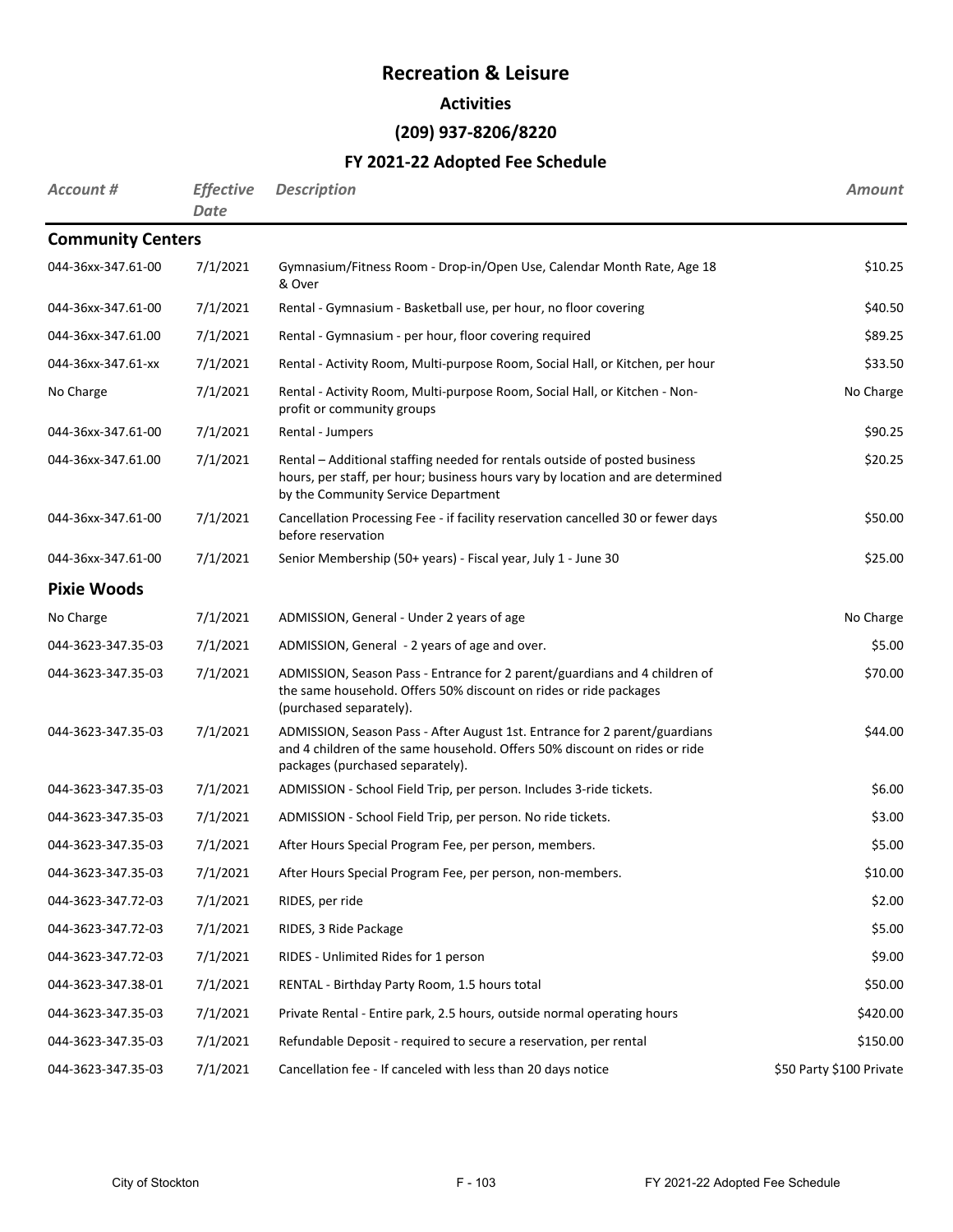#### **Activities**

#### **(209) 937-8206/8220**

### **FY 2021-22 Adopted Fee Schedule**

| $$20 - $100$ |
|--------------|
| \$15.00      |
| \$25.00      |
|              |

#### **Division General Comments (Applicable to all Fees)**

Facility Rental contracts require a deposit at time of application. Deposit amounts typically are 50% of the total rental amount.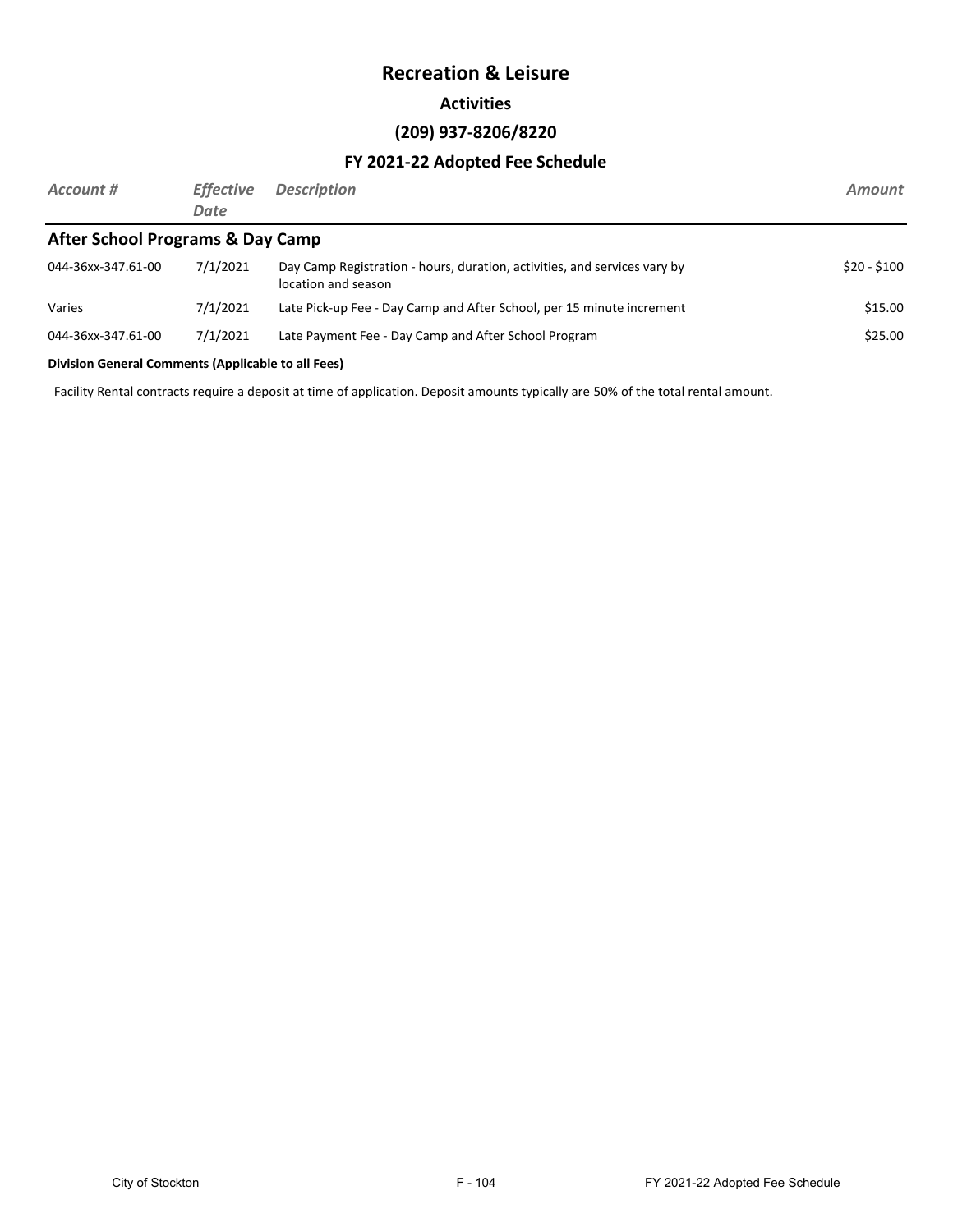### **Sports**

# **(209) 937-8206/8220**

| <b>Account #</b>                 | <b>Effective</b><br><b>Date</b> | <b>Description</b>                                                                                                                                     | <b>Amount</b>    |
|----------------------------------|---------------------------------|--------------------------------------------------------------------------------------------------------------------------------------------------------|------------------|
| <b>Youth Sports Registration</b> |                                 |                                                                                                                                                        |                  |
| 044-3657-347.61-05               | 7/1/2021                        | Early Childhood Sports Program Fee - Per player, per session                                                                                           | \$5.00           |
| 044-3657-347.61-05               | 7/1/2021                        | Youth League (under 18), any sport, per player, per game                                                                                               | \$8.00           |
| 044-3657-347.61-05               | 7/1/2021                        | Youth League (under 18), any sport, per team, per game                                                                                                 | \$45.75          |
| 044-3657-347.61-45               | 7/1/2021                        | Youth Sports Camp (under 18), any sport, per player                                                                                                    | \$40.00          |
| 044-3657-347.61-65               | 7/1/2021                        | Youth Sports Day Clinic (under 18), any sport, per player.                                                                                             | \$8.00           |
| 044-3657-347.61-05               | 7/1/2021                        | Youth Leagues - Late Registration Fee                                                                                                                  | \$15.00          |
| 044-3657-362.10-30               | 7/1/2021                        | Youth Sports Volunteer Coach Discount - Applies to one youth sport<br>registration when parent/guardian coaches same or different team<br>concurrently | 25%              |
| <b>Adult Sports Registration</b> |                                 |                                                                                                                                                        |                  |
| 044-3640-347.61-04               | 7/1/2021                        | Softball League Fee - Slow Pitch, per team, per game                                                                                                   | \$38.75          |
| 044-3640-347.61-04               | 7/1/2021                        | Softball League Fee - One Pitch, per team, per game                                                                                                    | \$25.50          |
| 044-3640-347.61-04               | 7/1/2021                        | Softball League Fee - Fast Pitch, per team, per game                                                                                                   | \$44.00          |
| 044-3640-347.61-04               | 7/1/2021                        | Softball Individual Team Player Fee - City residents, per sport, per year                                                                              | \$20.50          |
| 044-3640-347.61-04               | 7/1/2021                        | Softball Individual Team Player Fee - Non-City residents, per sport, per year                                                                          | \$36.00          |
| 044-3640-347.61-04               | 7/1/2021                        | Adult Sports Tournament (City Sponsored) - Applies to all sports other than<br>fast pitch softball, per team                                           | \$184.00         |
| 044-3640-347.61-04               | 7/1/2021                        | Softball Tournament (City Sponsored) - Fast Pitch, per team                                                                                            | \$205.00         |
| 044-3640-347.61-06               | 7/1/2021                        | Basketball League - 3 on 3, per team, per game                                                                                                         | \$33.00          |
| 044-3640-347.61-06               | 7/1/2021                        | Basketball League - 5 on 5, per team, per game                                                                                                         | \$43.00          |
| 044-3640-347.61.06               | 7/1/2021                        | Volleyball League - Per team, per game                                                                                                                 | \$30.75          |
| 044-3640-347.61-05               | 7/1/2021                        | Soccer League - Per team, per game                                                                                                                     | \$45.00          |
| 044-3640-347.61-06               | 7/1/2021                        | Free Agent Basketball, Soccer, Softball, and Volleyball Leagues                                                                                        | \$50.25          |
| 044-3640-347.61-00               | 7/1/2021                        | Free Agent Adult Recess Sports Leagues                                                                                                                 | \$20.50          |
| 044-3640-347.61-04               | 7/1/2021                        | Late Registration Fee - adult leagues, per league in all sports                                                                                        | \$35.00          |
| 044-3640-347.61-04               | 7/1/2021                        | Early Bird Discount Rate - per team, per sport, per season.                                                                                            | \$25.00 Discount |
| 044-3640-347.61-04               | 7/1/2021                        | Protest fee - refundable if protest upheld                                                                                                             | \$25.00          |
| <b>Esports</b>                   |                                 |                                                                                                                                                        |                  |
| 044-3657-347.61-05               | 7/1/2021                        | Teen and Youth League, per player, per season (Electronic Gaming Program)                                                                              | \$20.00          |
| 044-3657-347.61-05               | 7/1/2021                        | Teen and Youth Tournament, per player, per event (Electronic Gaming<br>Program)                                                                        | \$10.00          |
| 044-3640-347.61-00               | 7/1/2021                        | Adult League, per player, per season (Electronic Gaming Program)                                                                                       | \$20.00          |
| 044-3640-347.61-00               | 7/1/2021                        | Adult Tournament, per player, per event (Electronic Gaming Program)                                                                                    | \$10.00          |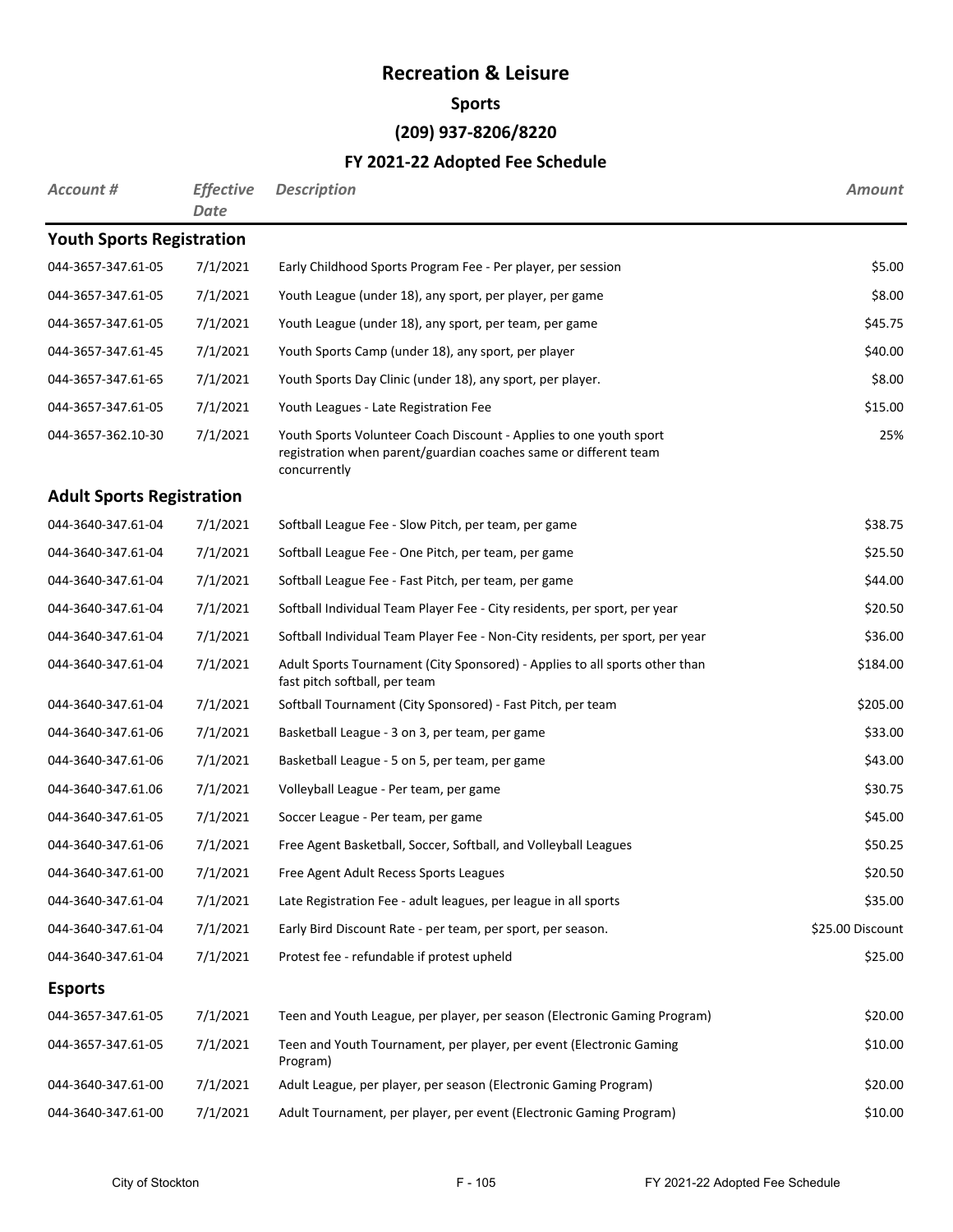### **Sports**

# **(209) 937-8206/8220**

| Account #                                | <b>Effective</b><br><b>Date</b> | <b>Description</b>                                                                                  | <b>Amount</b> |
|------------------------------------------|---------------------------------|-----------------------------------------------------------------------------------------------------|---------------|
| <b>Admission &amp; Parking</b>           |                                 |                                                                                                     |               |
| 044-3656-347.61-00                       | 7/1/2021                        | Sports Complexes - Admission Fee, Adults 18 - 55 years                                              | \$1.00        |
| No Charge                                | 7/1/2021                        | Sports Complexes - Admission Fee for 55 & over, disabled, 17 & under                                | No Charge     |
| 044-3656-347.61-00                       | 7/1/2021                        | Soccer Complex - Parking Fee, per vehicle, per day                                                  | \$5.00        |
| <b>Non-Tournament Field Reservations</b> |                                 |                                                                                                     |               |
| 044-3656-362.43-13                       | 7/1/2021                        | McNair Soccer Field Rental - Youth practice, per hour, per 1/2 field                                | \$6.00        |
| 044-3656-362.43-13                       | 7/1/2021                        | McNair Soccer Full Field Rental - Youth, per hour, per field                                        | \$11.25       |
| 044-3656-362.43-13                       | 7/1/2021                        | McNair Soccer Field Rental - Adult use, per hour, per 1/2 field                                     | \$12.00       |
| 044-3656-362.43-13                       | 7/1/2021                        | McNair Soccer Field Rental - Adult use, per hour, per field                                         | \$22.50       |
| 044-3656-362.43-09                       | 7/1/2021                        | Neighborhood Park Fields - Youth use, per hour, per field                                           | \$4.00        |
| 044-3656-362.43-09                       | 7/1/2021                        | Neighborhood Park Fields - Adult use, per hour, per field                                           | \$11.25       |
| 044-3656-362.43-09                       | 7/1/2021                        | Softball Complex Field Rental - Youth use, per hour, per field                                      | \$6.25        |
| 044-3656-362.43-09                       | 7/1/2021                        | Softball Complex Field Rental - Adult use, per hour, per field                                      | \$15.25       |
| 044-3656-362.43-12                       | 7/1/2021                        | Soccer Complex - Youth per hour, per 1/2 Field                                                      | \$8.25        |
| 044-3656-362.43-12                       | 7/1/2021                        | Soccer Complex - Youth per hour, per Full Field                                                     | \$15.25       |
| 044-3656-362.43-12                       | 7/1/2021                        | Soccer Complex - Adult per hour, per 1/2 Field                                                      | \$15.25       |
| 044-3656-362.43-12                       | 7/1/2021                        | Soccer Complex - Adult per hour, per Full Field                                                     | \$25.25       |
| 044-3656-362.43-12                       | 7/1/2021                        | Soccer Complex - Miscellaneous Use for events other than soccer, lacrosse, or<br>football, per hour | \$51.25       |
| 044-3656-362.43-09                       | 7/1/2021                        | Field Use Application Fee                                                                           | \$32.00       |
| 044-3656-362.43-09                       | 7/1/2021                        | Supervision, set up, clean up, per hour, per person                                                 | \$20.00       |
| 044-3656-347.61-00                       | 7/1/2021                        | Lights per Hour                                                                                     | \$20.00       |
| <b>Tournament-Field Reservations</b>     |                                 |                                                                                                     |               |
| 044-3656-362.43-13                       | 7/1/2021                        | McNair Soccer Field Rental - Youth Tournament, per hour                                             | \$20.50       |
| 044-3656-362.43-12                       | 7/1/2021                        | McNair Soccer Field Rental - Adult Tournament, per hour                                             | \$30.50       |
| 044-3656-362.43-09                       | 7/1/2021                        | Softball - Tournament Field Rental 1/2 day, 12 games or fewer                                       | \$500.00      |
| 044-3656-362.43-09                       | 7/1/2021                        | Softball - Tournament Field Rental, Full Day, 13 games or more                                      | \$1,000.00    |
| 044-3556-362.43-12                       | 7/1/2021                        | Softball - Tournament Field Rental, Full day, 12+ hours with lights                                 | \$1,500.00    |
| 044-3656-362.43-12                       | 7/1/2021                        | Soccer Complex - Youth per hour, per field for 1/2 Field                                            | \$12.00       |
| 044-3656-362.43-12                       | 7/1/2021                        | Soccer Complex - Youth per hour, per field for Full Field                                           | \$20.00       |
| 044-3656-362.43-12                       | 7/1/2021                        | Soccer Complex - Adult per hour, per field for 1/2 Field                                            | \$18.50       |
| 044-3656-362.43-12                       | 7/1/2021                        | Soccer Complex - Adult per hour, per field for Full Field                                           | \$30.75       |
| 044-3656-362.43-09                       | 7/1/2021                        | Soccer Complex - Supervision - Required, per hour                                                   | \$20.00       |